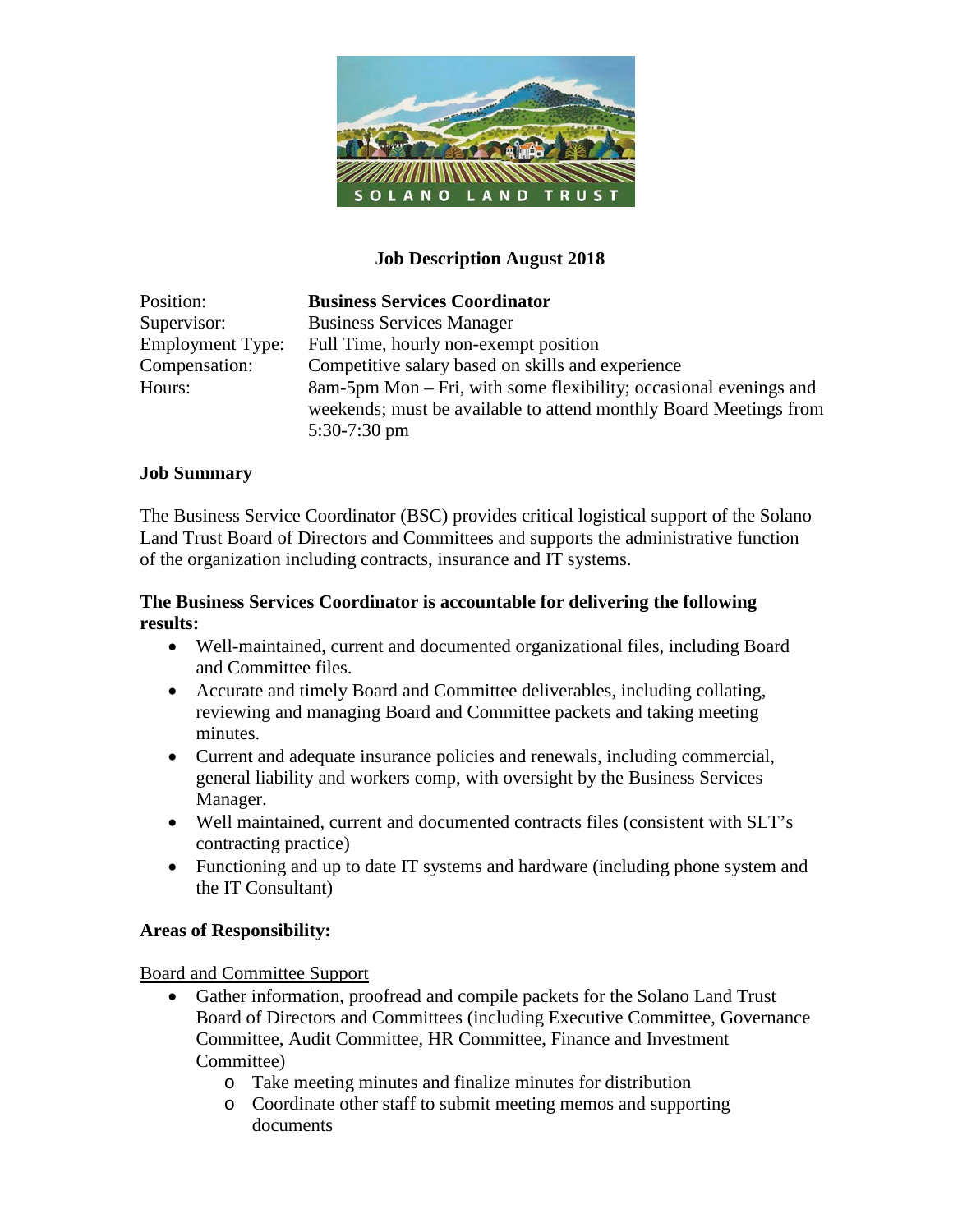- o Gather items for draft board agendas and coordinate approval at Executive Committee meetings
- o Gather signatures for official Board Minutes, complete approved resolutions and coordinate signatures and coordinate resolutions files
- Coordinate and support logistics for board and staff trainings and conferences
- Keep board and committee contact lists up to date
- Update templates, as requested
- Track and update meeting attendance records and board engagement work plan deliverables

#### File Coordination

- Lead coordination of all of SLT's organizational files
	- o Maintain board and committee files
	- o Maintain inventory of perpetual files that are housed off-site
	- o Schedule and coordination occasional file clean up days
	- o Coordinate annual file purging

## Insurance Policy Coordination

- Work with SLT's insurance broker to administer insurance policies, including applications for annual policy updates
- Provide broker with timely and accurate support documentation as needed.
- Provide staff with updates and changes to policies, premiums, and plans
- Provide updates, as needed, Terra Firma insurance

## IT Systems Support

- Work with SLT's IT Consultant to keep SLT's computers and network in working order, including regular cloud backup
- Keep inventory of computers and peripherals with estimated date to replace and plan for annual replacement

## Contracts Coordination

- Log contacts into SLT's contracts file
- Coordinate board/committee approvals and provide updates to staff on contract approvals
- Enter contracts into state website
- Ensure contracts are executed by all parties and filed; collect W9s, proof of insurance and other required documents
- Maintain contracts file including annual file purging

## Other Duties as Assigned

- Support new-employee onboarding and orientation, including providing a copy of personnel policies and providing an overview of the filing system, time keeping, etc.
- Back up Business Services Manager including payroll and limited accounting
- Back up the Administrative Assistant, including answering phone calls and emails and supporting Rush Ranch reservations
- Maintain professional relationships with staff, Board members, subcommittee members and other stakeholders.
- Support Solano Land Trust events, as requested
- Use personal auto to conduct business as needed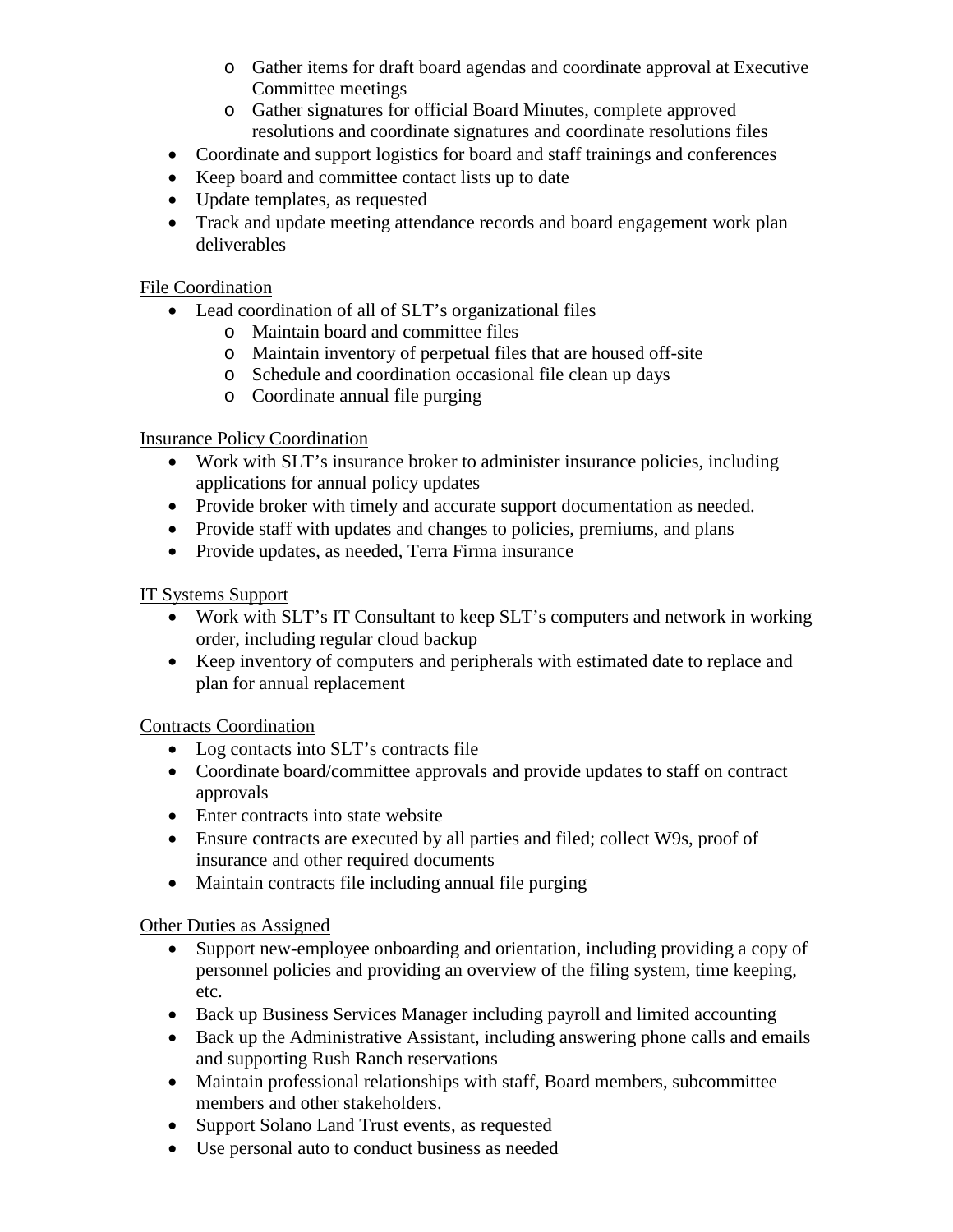- Schedule meetings for Executive Director, as requested
- Perform other related work as assigned

## **SLT's Culture:**

Every team member at SLT is considered a **leader** who embraces the role they have been assigned and encourages **colleagues** to be their best through effective **communication**, **collaboration** and shared **values**. As a small organization, we are **self-starters** and are **flexible** to the ever changing circumstances. We operate from a place of **integrity, trust,** and personal **responsibility** with the goal of representing SLT in a positive way. We have mutual **respect** for one another and use **discretion** in all business dealings and communication.

## **Position Requirements:**

Minimum Education, Skills, Experience

- At least five years' experience with general office/administrative support experience, scheduling and appointment setting and managing calls, e-mails and interruptions
- Excellent customer service skills
- Positive attitude
- Must be able to adjust tasks and focus in accordance with changing deadlines and priorities
- Must be organized, independent and self-motivated, punctual, dependable, detailoriented and thorough, self-confident, proactive, and driven by excellence
- Must possess strong written and verbal communication skills, including accurate grammar and business correspondence knowledge and proofreading skills
- Must possess a high degree of personal integrity
- Ability to multi-task with frequent interruptions and maintain professional composure
- Proficient with office machines and equipment including computer hardware and software
- Valid driver's license and auto insurance
- Must present a neat, professional appearance
- Collaborative and team-oriented
- Highly proficient in Word, Excel, PowerPoint and Outlook
- Lift up to 10 lbs. (with assistance)

Preferred Experience:

- Demonstrated experience in customer/public service
- Prior experience working with Boards or Committees
- Proficiency in Microsoft Word, Outlook, Google Calendars, including calendaring and tasking functions, Excel spreadsheets, PowerPoint presentations and Quickbooks
- Experience working with or in a (related) non-profit environment

## **Salary and Benefits**

Competitive salary based on experience. SLT provides a portion of the employee's health, dental, and vision insurance, \$10,000 in life insurance, matches up to 3% of